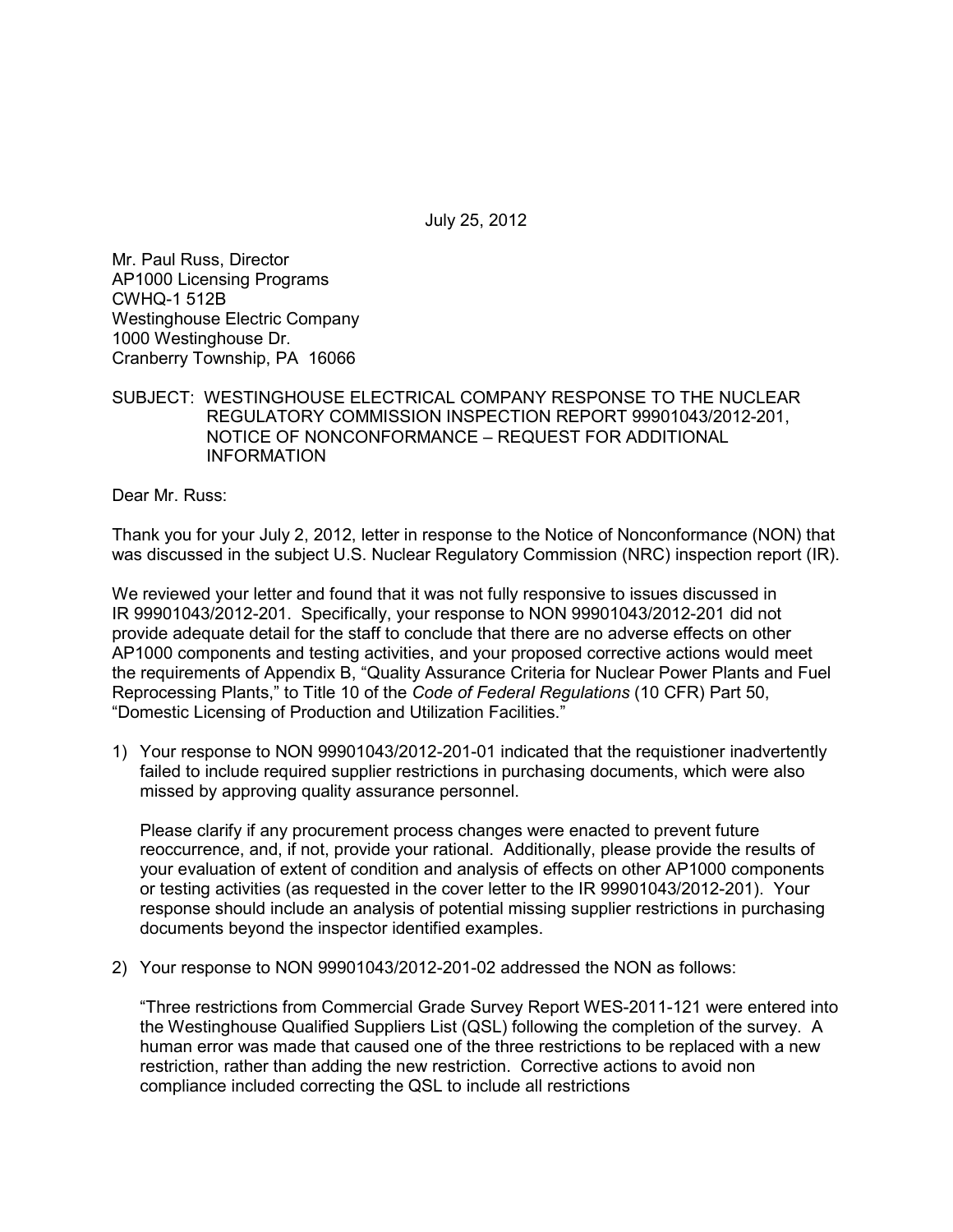P. Russ - 2 -

applicable to the supplier and making personnel aware of the potential for such human errors."

This response is unacceptable because your response did not address the failures mentioned in NON 99901043/2012-201-02. Please provide the details of how all the failures outlined in NON 99901043/2012-201-02 were addressed and what corrective actions are anticipated or were completed to prevent reoccurrence in each case. Additionally, please clarify the information provided in your response by providing the results of your evaluation of extent of condition and your analysis of effects on other AP1000 components or testing activities

3) Please clarify information provided in your response to NON 99901043/2012-201-03 as follows:

"Better acceptance criteria should have been defined by performing better procedure Dry-running. Seeing that the steady state voltages across the DC loads, with the circuit breakers open, are very small (< 0.2 VDC), + or – 1 VDC could have been arbitrarily chosen as acceptance criteria, since it is known that this voltage would not be sufficient to energize any DAS DC loads."

A better defined acceptance criteria would still not address the original issue as described in NON 99901043/2012-201-03. A test anomaly outside the proposed acceptance range was noted due to the test configuration. Please outline how you evaluated the steps and changes made by the design engineer to the original test configuration so that the noted test anomaly fell within the proposed acceptance criteria range. Your response should also provide how the change in test configuration does not invalidate the original design requirements.

Please provide the evaluation of extent of condition for the deficiency described in NON 99901043/2012-201-03. Your response should include an evaluation of other design engineering test logs that were used in other qualification packages to ensure that original design test requirements and acceptance criteria have been met. Your response should provide sufficient detail to allow inspectors to conclude that test anomalies in test logs have been adequately documented and evaluated. Your response should also outline the process used when design engineers work with test engineers, as it appeared that the test engineers were not cognizant of the inspector identified test anomaly.

4) Your response to NON 99901043/2012-201-04 indicated that you are tracking implementation of two corrective actions (relating to analysis of sensitive "frequencies" and "operating and climate conditions") that will assure inspector identified failures to conform to Regulatory Guide 1.180 are "documented in the EMC [Electromagnetic Compatibility] qualification report." Please provide the Corrective Action Program tracking numbers.

Additionally, please provide the results of your evaluation of extent of condition and analysis of effects on other AP1000 EMC activities. Your response should include an analysis of other potential failures to conform to the provisions of RG 1.180 beyond the inspector identified examples. Please clarify if any Westinghouse or WLL process changes were enacted to prevent future reoccurrence, and, if not, provide your rational.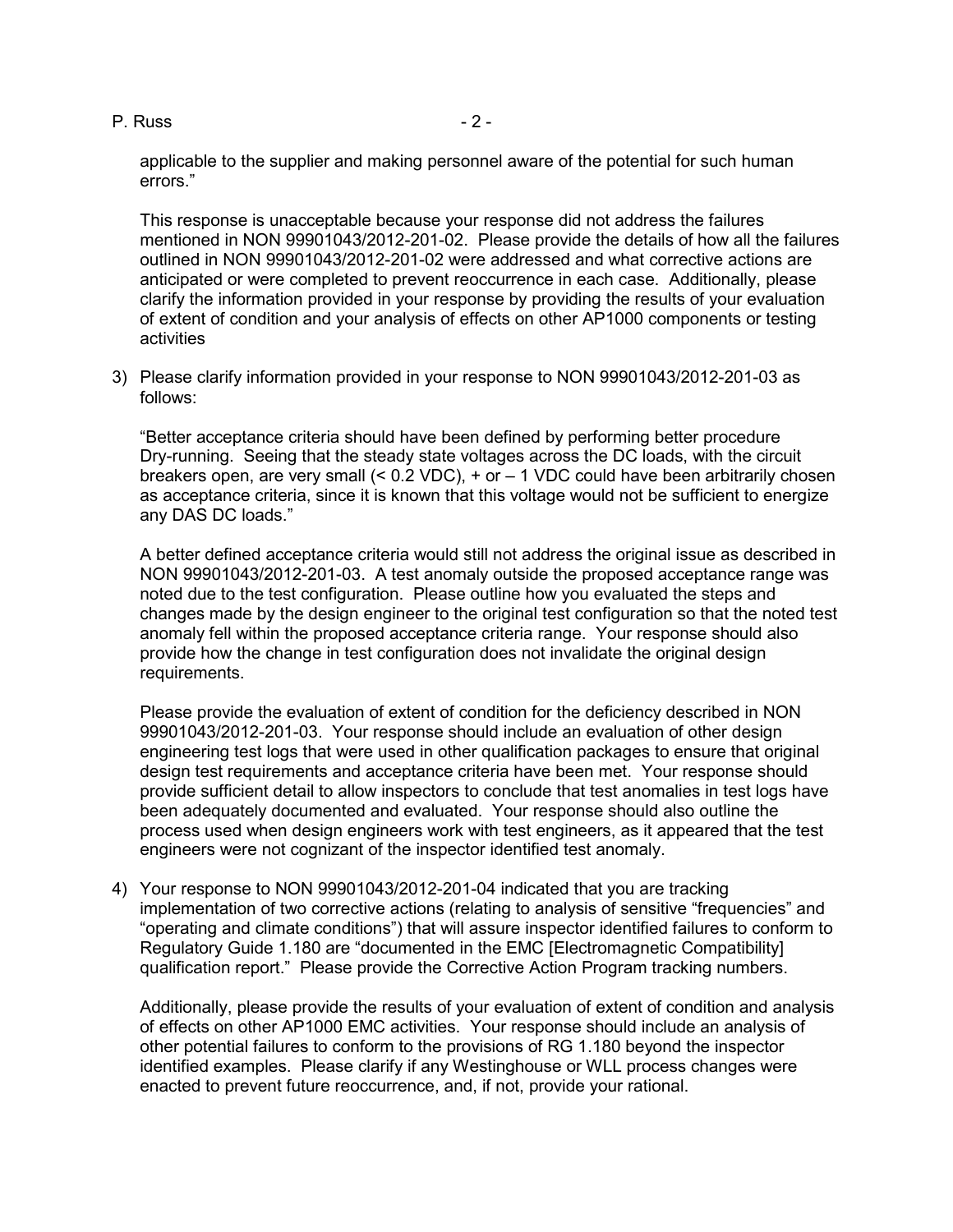## P. Russ - 3 -

Please provide a written response to the U.S. Nuclear Regulatory Commission, ATTN: Document Control Desk, Washington, DC 20555-0001, with a copy to the Chief, Electrical Vendor Branch, Division of Construction Inspection and Operational Programs, Office of New Reactors, within 30 days of the date of this letter. This reply should be clearly marked as a "Reply to NRC Inspection Report 99901043/2012-201, Notice of Nonconformance – Request for Additional Information."

In accordance with Title 10 of the *Code of Federal Regulation* (10 CFR) 2.390 "Public Inspections, Exemptions, Requests for Withholding," of the NRC's "Rules of Practice, "a copy of this letter, its enclosure(s), and your response will be made available electronically for public inspection in the NRC Public Document Room or from the NRC's Agencywide Documents Access and Management System, accessible from the NRC Web site at http://www.nrc.gov/reading-rm/adams.html. To the extent possible, your response should not include any personal privacy, proprietary, or safeguards information so that it can be made available to the Public without redaction. If personal privacy or proprietary information is necessary to provide an acceptable response, then please provide a bracketed copy of your response that identifies the information that should be protected and a redacted copy of your response that deletes such information. If you request that such material is withheld from public disclosure, you must specifically identify the portions of your response that you seek to have withheld and provide in detail the bases for your claim (e.g., explain why the disclosure of information will create an unwarranted invasion of personal privacy or provide the information required by 10 CFR 2.390(b) to support a request for withholding confidential commercial or financial information). If safeguards information is necessary to provide an acceptable response, please provide the level of protection described in 10 CFR 73.21 "Protection of Safeguards Information: Performance Requirements."

Please contact Mr. George Lipscomb at (301) 415-6838 or via electronic mail at George.Lipscomb@nrc.gov, if you have any questions or need assistance regarding this matter.

Sincerely,

## */RA/*

Richard A. Rasmussen, Chief Electrical Vendor Branch Division of Construction Inspection and Operational Programs Office of New Reactors

Docket No.: 99901043